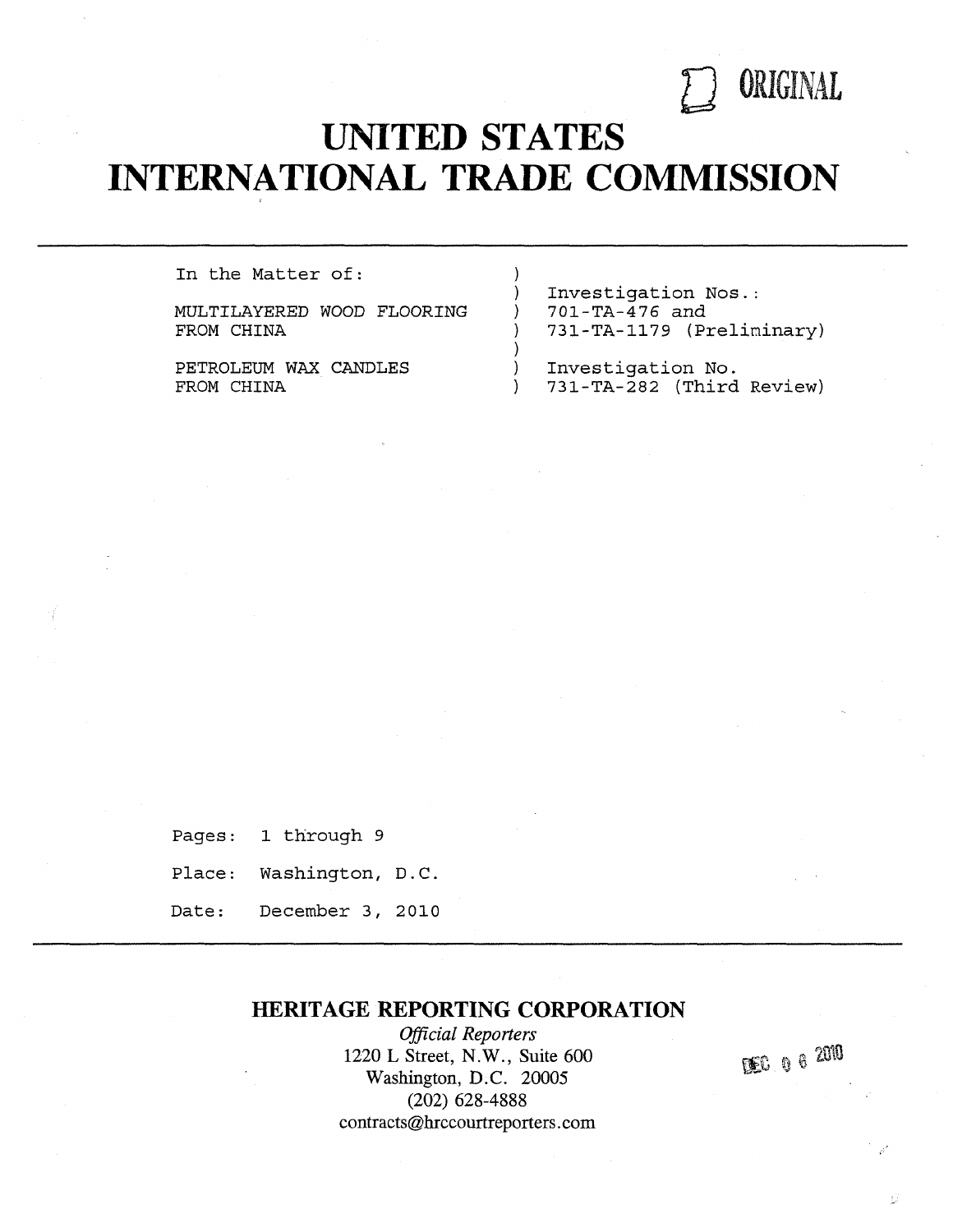#### THE UNITED STATES INTERNATIONAL TRADE COMMISSION

)

)

In the Matter of:

MULTILAYERED WOOD FLOORING FROM CHINA

PETROLEUM WAX CANDLES FROM CHINA

) Investigation Nos.: ) 701-TA-476 and ) 731-TA-1179 (Preliminary)

) Investigation No. ) 731-TA-282 (Third Review)

Friday, December 3, 2010

Room No. 101 U.S. International Trade Commission 500 E Street, S.W. Washington, D.C.

The Commission meeting commenced, pursuant to Notice, at 11:00 a.m., before the Commissioners of the United States International Trade Commission, the Honorable DEANNA TANNER OKUN, Chairman, presiding.

APPEARANCES:

On behalf of the International Trade Commission:

commissioners:

DEANNA TANNER OKUN, CHAIRMAN IRVING A. WILLIAMSON, VICE CHAIRMAN CHARLOTTE R. LANE, COMMISSIONER DANIEL R. PEARSON, COMMISSIONER SHARA L. ARANOFF, COMMISSIONER DEAN A. PINKERT, COMMISSIONER

> Heritage Reporting Corporation (202) 628-4888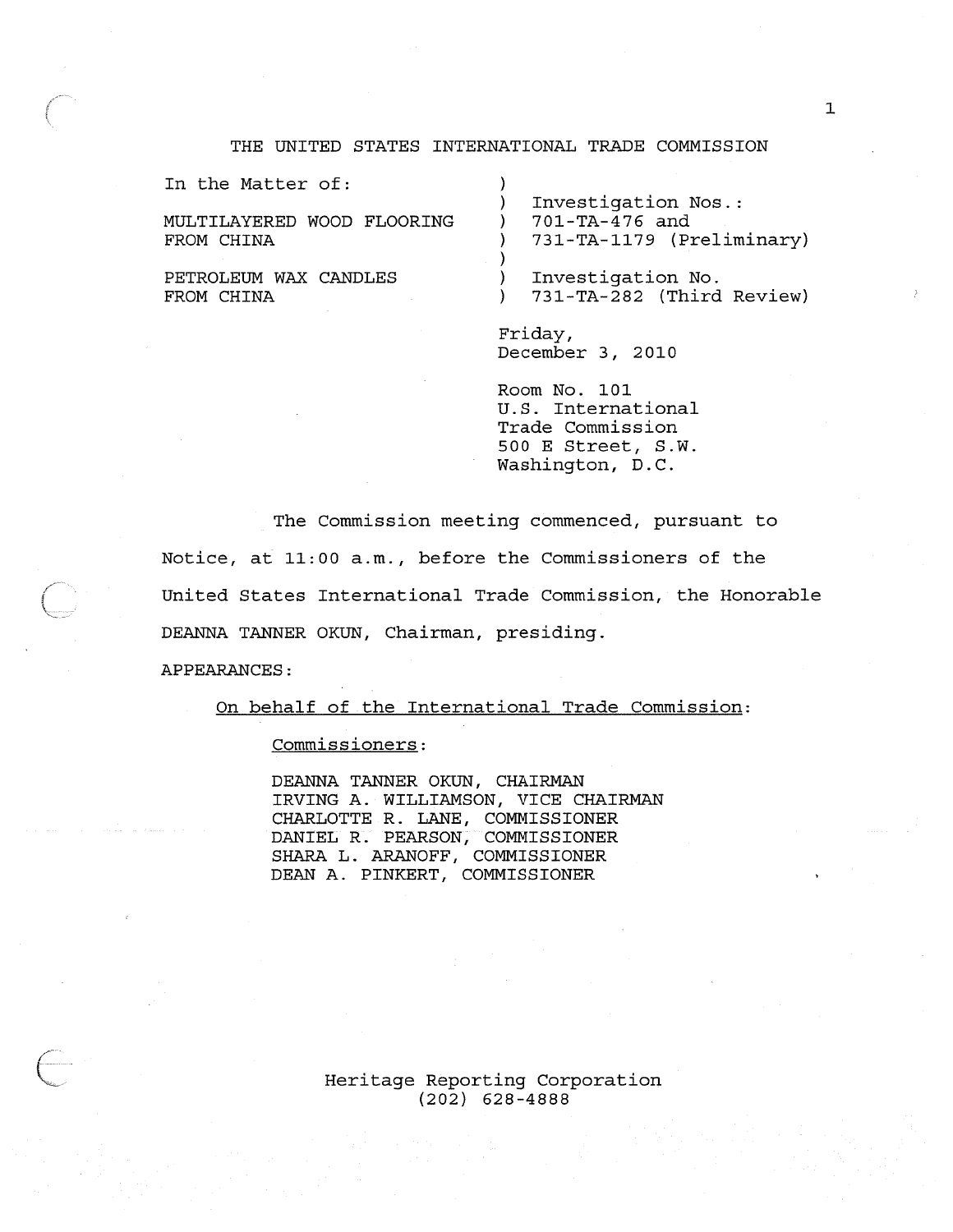APPEARANCES: (cont'd. )

Staff, Inv. Nos. 701-TA-476 and 731-TA-1179:

MARILYN R. ABBOTT, SECRETARY TO THE COMMISSION BILL BISHOP, HEARINGS AND MEETINGS COORDINATOR KEYSHA MARTINEZ, INVESTIGATOR FRED RUGGLES, INTERNATIONAL TRADE ANALYST MARK KLIR, ACCOUNTANT/AUDITOR JAMES FETZER, ECONOMIST DAVID FISHBERG, ATTORNEY JAMES McCLURE, SUPERVISORY INVESTIGATOR

Staff, Inv. No. 731-TA-282:

MARILYN R. ABBOTT, SECRETARY TO THE COMMISSION BILL BISHOP, HEARINGS AND MEETINGS COORDINATOR KEYSHA MARTINEZ, INVESTIGATOR ROBERT RANDALL, INTERNATIONAL TRADE ANALYST PATRICK GALLAGHER, ATTORNEY DOUGLAS CORKRAN, SUPERVISORY INVESTIGATOR

Heritage Reporting Corporation (202) 628-4888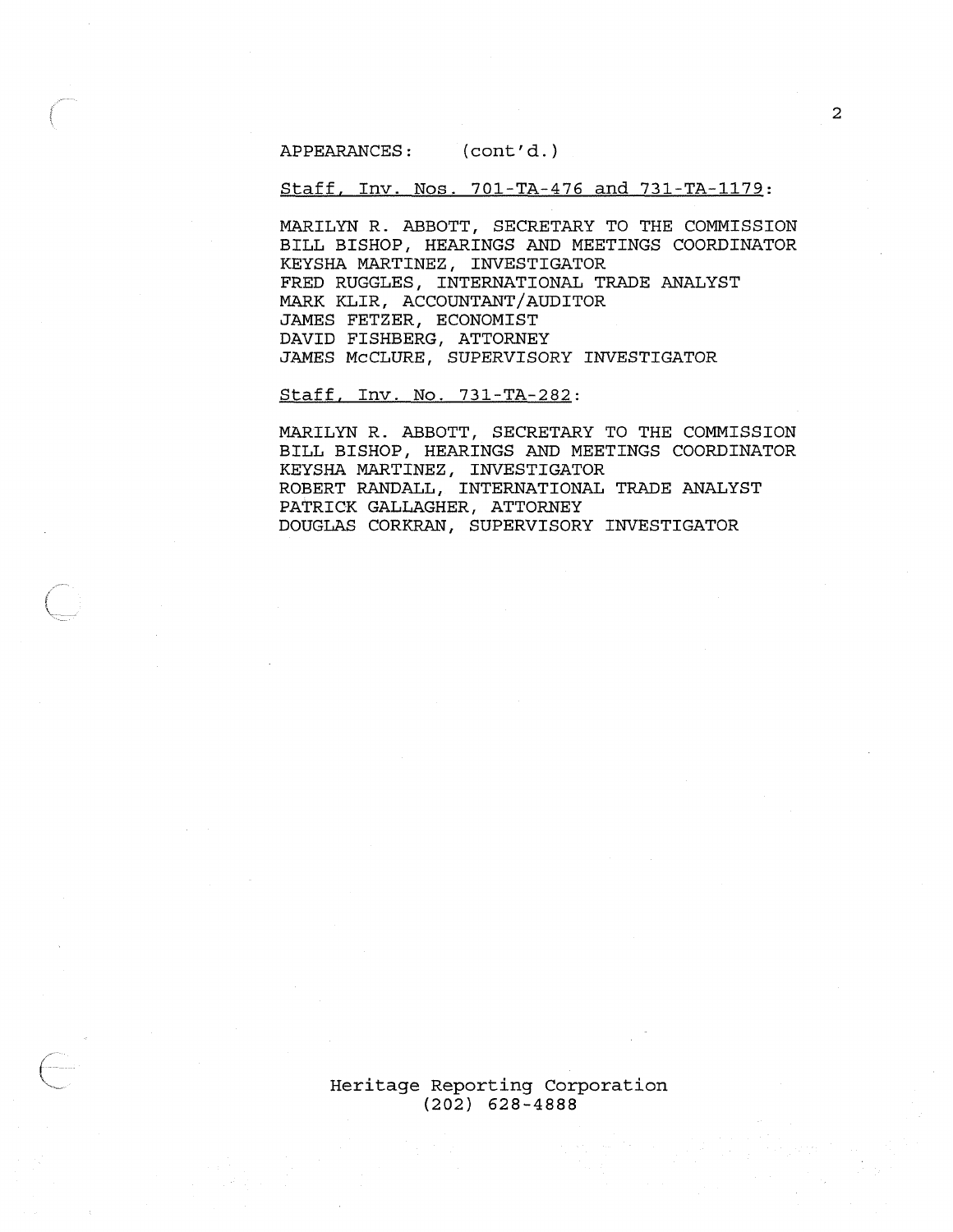## INDEX

| AGENDA FOR FUTURE MEETING:<br>NONE                                                                       |   |
|----------------------------------------------------------------------------------------------------------|---|
| MINUTES:<br>NONE.                                                                                        | 4 |
| RATIFICATION LIST: NONE                                                                                  |   |
| VOTE IN INV, NOS, 701-TA-476 AND 731-TA-1179<br>(PRELIMINARY) (MULTILAYERED WOOD FLOORING<br>FROM CHINA) |   |
| VOTE IN INV. NO. 731-TA-282 (THIRD REVIEW)<br>(PETROLEUM WAX CANDLES FROM CHINA)                         | 6 |
| OUTSTANDING ACTION JACKETS:<br>NONE                                                                      |   |

 $\mathbb{C}^2$ 

 $\overline{\mathbb{C}}$ 

Heritage Reporting Corporation (202) 628-4888

3

PAGE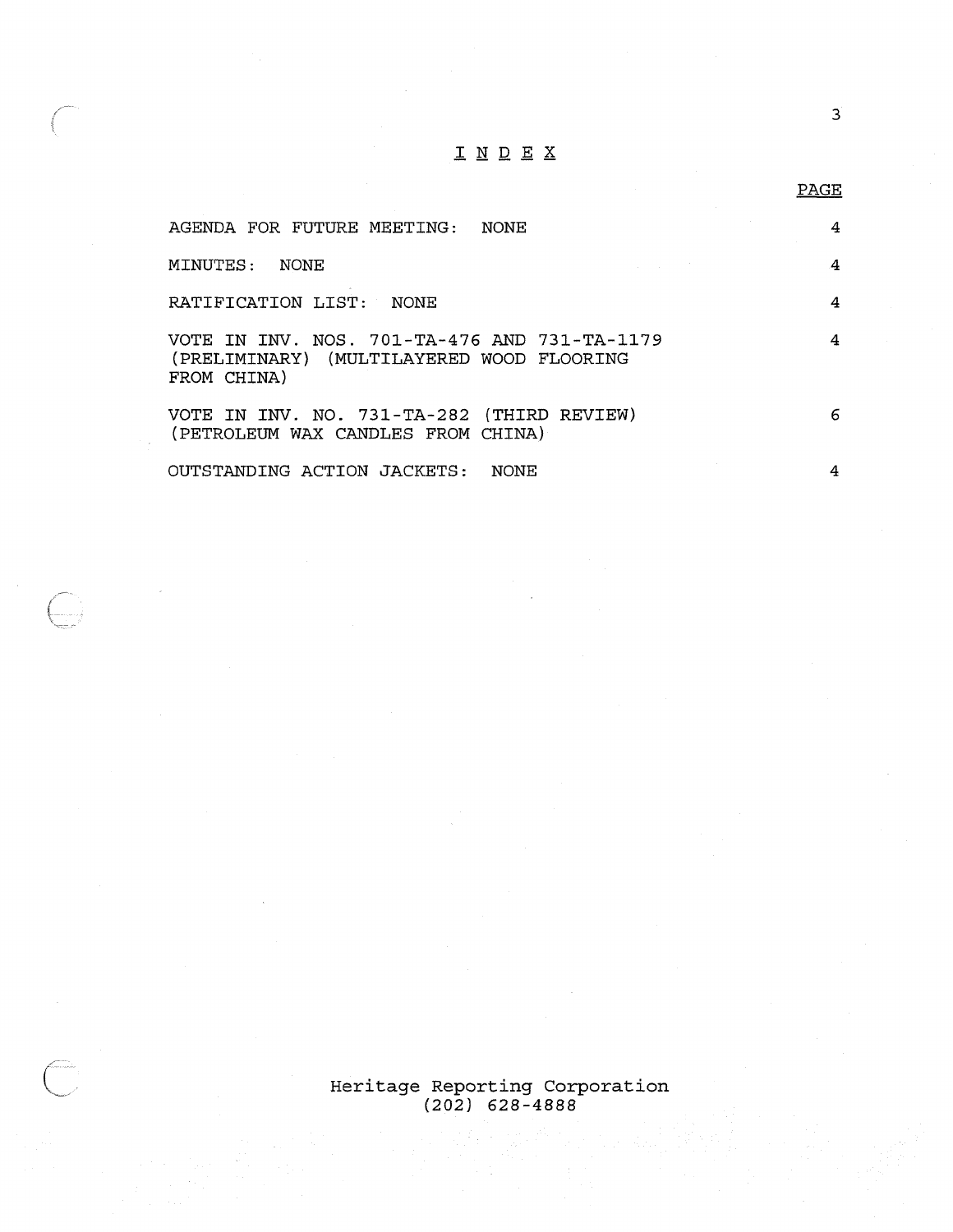1 PROCEEDINGS 2 (11:00 a.m.) 3 CHAIRMAN OKUN: Good morning. This meeting 4 of the u.s. International Trade Commission will now 5 come to order. 6 We have no agenda for future meetings, 7 minutes, ratification lists or outstanding action 8 jackets to consider. 9 Therefore, we will turn to the vote in 10 Investigation Nos. 701-TA-476 and 731-TA-1179 11 (Preliminary), Multilayered Wood Flooring From China. 12 Welcome to Mr. McClure and the other members 13 of the staff who participated in this investigation. 14 Does any Commissioner have questions for the staff? 15 (No response.) 16 CHAIRMAN OKUN: Are there any additions or 17 corrections to the staff report? 18 MR. McCLURE: Jim McClure, Office of 19 Investigations. Madam Chairman, the report should be 20 approved subject to the revisions contained in Office 21 of Investigations Memorandum INV-HH-112 dated 22 December 2, 2010. 23 CHAIRMAN OKUN: Thank you. Is there any 24 objection to approval of the staff report as revised? 25 (No response.) Heritage Reporting Corporation

(202) 628-4888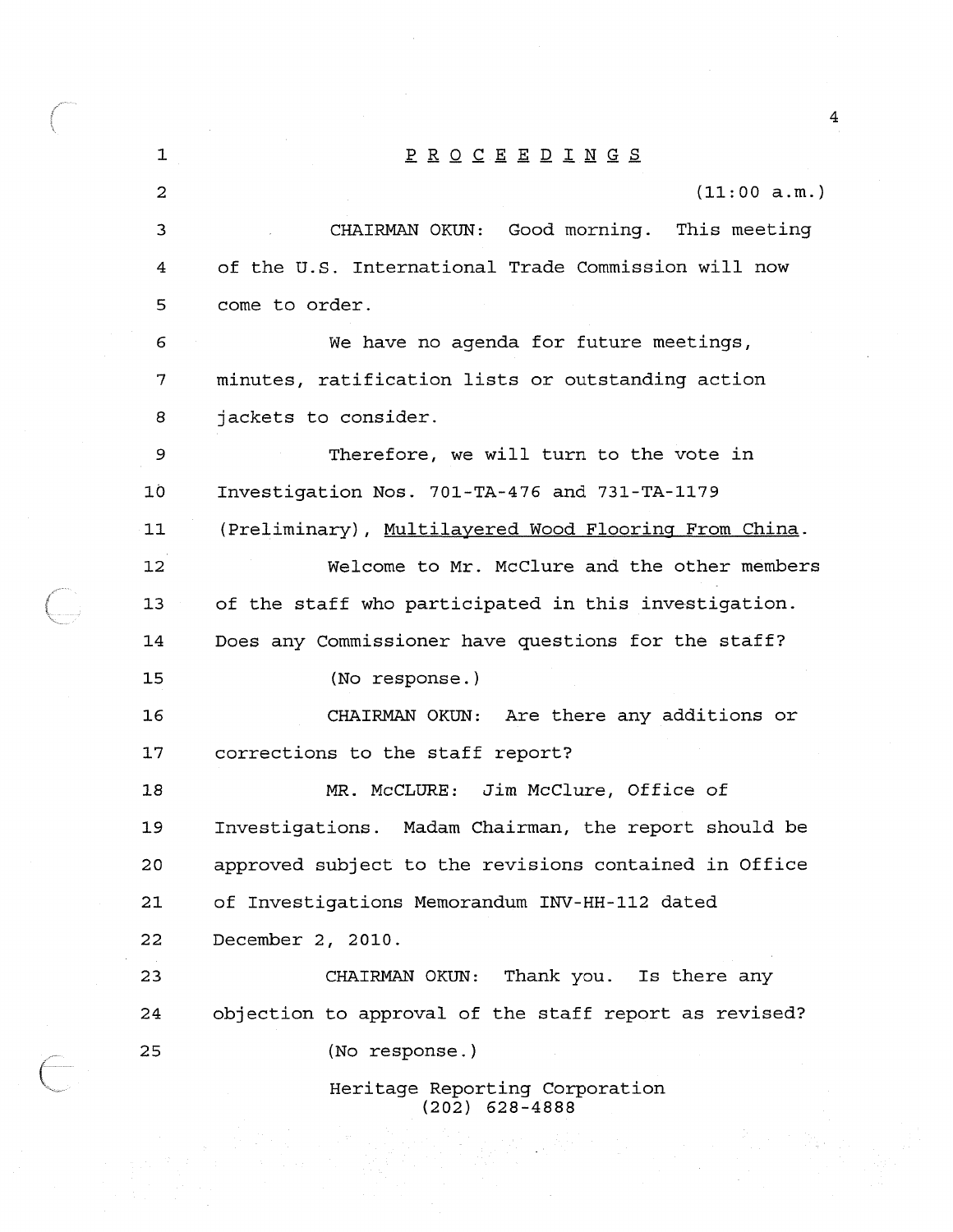| 1               | CHAIRMAN OKUN: Hearing none, it is                    |
|-----------------|-------------------------------------------------------|
| $\overline{c}$  | approved.                                             |
|                 |                                                       |
| 3               | Madam Secretary, will you please call the             |
| 4               | roll?                                                 |
| 5               | MS. ABBOTT: Commissioner Okun?                        |
| 6               | CHAIRMAN OKUN: I vote in the affirmative.             |
| 7               | MS. ABBOTT: Commissioner Pinkert?                     |
| 8               | COMMISSIONER PINKERT: I vote in the                   |
| 9               | affirmative.                                          |
| 10              | MS. ABBOTT: Commissioner Williamson?                  |
| 11              | VICE CHAIRMAN WILLIAMSON: I vote in the               |
| 12 <sub>1</sub> | affirmative.                                          |
| 13              | MS. ABBOTT: Commissioner Aranoff?                     |
| 14              | COMMISSIONER ARANOFF: I vote in the                   |
| 15              | affirmative.                                          |
| 16              | MS. ABBOTT: Commissioner Pearson?                     |
| 17              | COMMISSIONER PEARSON: I vote in the                   |
| 18              | affirmative.                                          |
| 19              | MS. ABBOTT: Commissioner Lane?                        |
| 20              | COMMISSIONER LANE: I vote in the                      |
| 21              | affirmative.                                          |
| 22              | MS. ABBOTT: Madam Chairman, the Commission            |
| 23              | has reached an affirmative determination.             |
| 24              | CHAIRMAN OKUN: Thank you. Further                     |
| 25              | information regarding these determinations will be in |
|                 | Heritage Reporting Corporation                        |

 $\bigoplus$ 

(202) 628-4888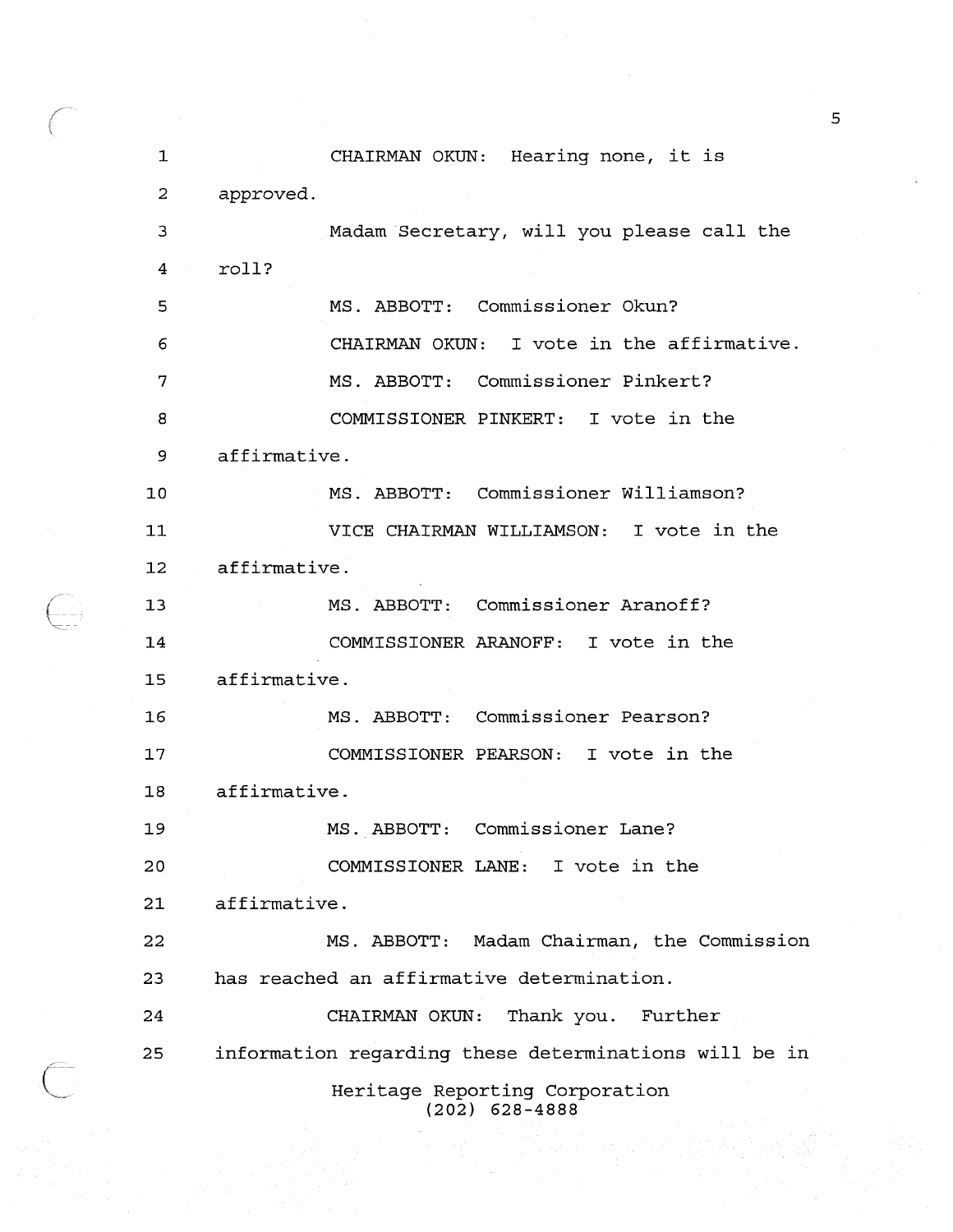1 a press release.

Ç

| $\overline{c}$ | Commissioners' opinions are currently                |
|----------------|------------------------------------------------------|
| 3              | scheduled to be transmitted to the Department of     |
| 4              | Commerce on or before December 13, 2010.             |
| 5              | Thank you again to the staff who                     |
| 6              | participated in this investigation. We will take a   |
| 7              | moment to change staff for the next vote.            |
| 8              | (Pause.)                                             |
| 9              | CHAIRMAN OKUN: We will now turn to the vote          |
| 10             | in Investigation No. 731-TA-282 (Third Review)       |
| 11             | Petroleum Wax Candles From China.                    |
| 12             | Welcome to Mr. Corkran and the other members         |
| 13             | of the staff who participated in this investigation. |
| 14             | Are there any questions for the staff?               |
| 15             | (No response.)                                       |
| 16             | CHAIRMAN OKUN: Are there any additions or            |
| 17             | corrections to the staff report?                     |
| 18             | MR. CORKRAN: Douglas Corkran, Office of              |
| 19             | Investigations. Thank you, Chairman Okun. Staff has  |
| 20             | no revisions to the staff report.                    |
| 21             | CHAIRMAN OKUN: Is there any objection to             |
| 22             | approval of the staff report?                        |
| 23             | (No response.)                                       |
| 24             | CHAIRMAN OKUN: Hearing none, it is                   |
| 25             | approved.                                            |
|                | Heritage Reporting Corporation<br>$(202)$ 628-4888   |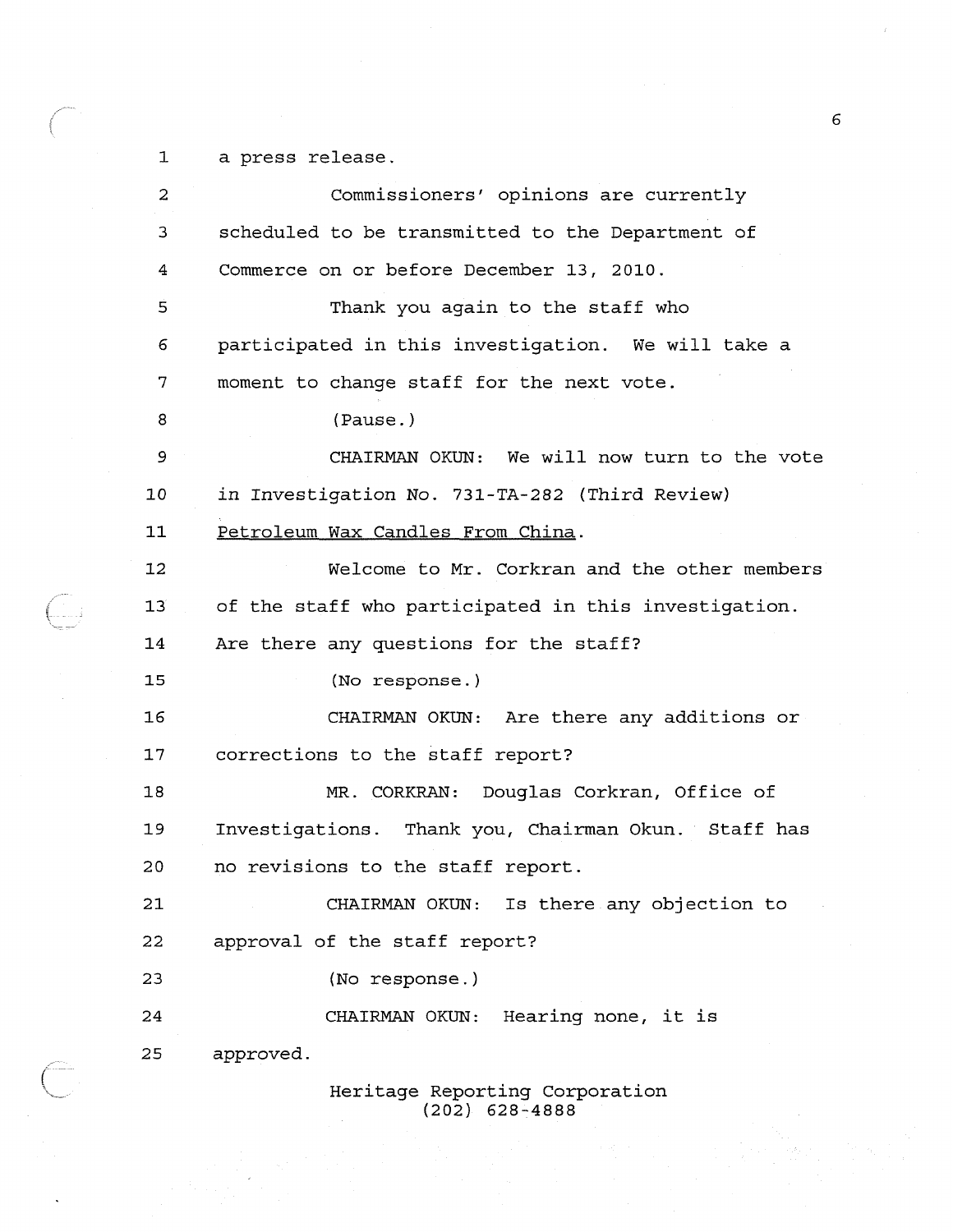| $\mathbf 1$ | Madam Secretary, will you please call the             |
|-------------|-------------------------------------------------------|
| 2           | roll?                                                 |
| 3           | MS. ABBOTT: Commissioner Williamson?                  |
| 4           | VICE CHAIRMAN WILLIAMSON: I vote in the               |
| 5           | affirmative.                                          |
| 6           | MS. ABBOTT: Commissioner Okun?                        |
| 7           | CHAIRMAN OKUN: I vote in the affirmative.             |
| 8           | MS. ABBOTT: Commissioner Aranoff?                     |
| 9           | COMMISSIONER ARANOFF: I vote in the                   |
| 10          | affirmative.                                          |
| 11          | MS. ABBOTT: Commissioner Lane?                        |
| $12$ .      | COMMISSIONER LANE: I vote in the                      |
| 13          | affirmative.                                          |
| 14          | MS. ABBOTT: Commissioner Pinkert?                     |
| 15          | COMMISSIONER PINKERT: I vote in the                   |
| 16          | affirmative.                                          |
| 17          | MS. ABBOTT: Commissioner Pearson?                     |
| 18          | COMMISSIONER PEARSON: I concur with my                |
| 19          | colleagues.                                           |
| 20          | MS. ABBOTT: Madam Chairman, the Commission            |
| 21          | has reached an affirmative determination.             |
| 22          | CHAIRMAN OKUN:<br>Thank you. Further                  |
| 23          | information regarding this determination will be in a |
| 24          | press release.                                        |
| 25          | Commissioners' opinions are currently                 |
|             | Heritage Reporting Corporation<br>$(202)$ 628-4888    |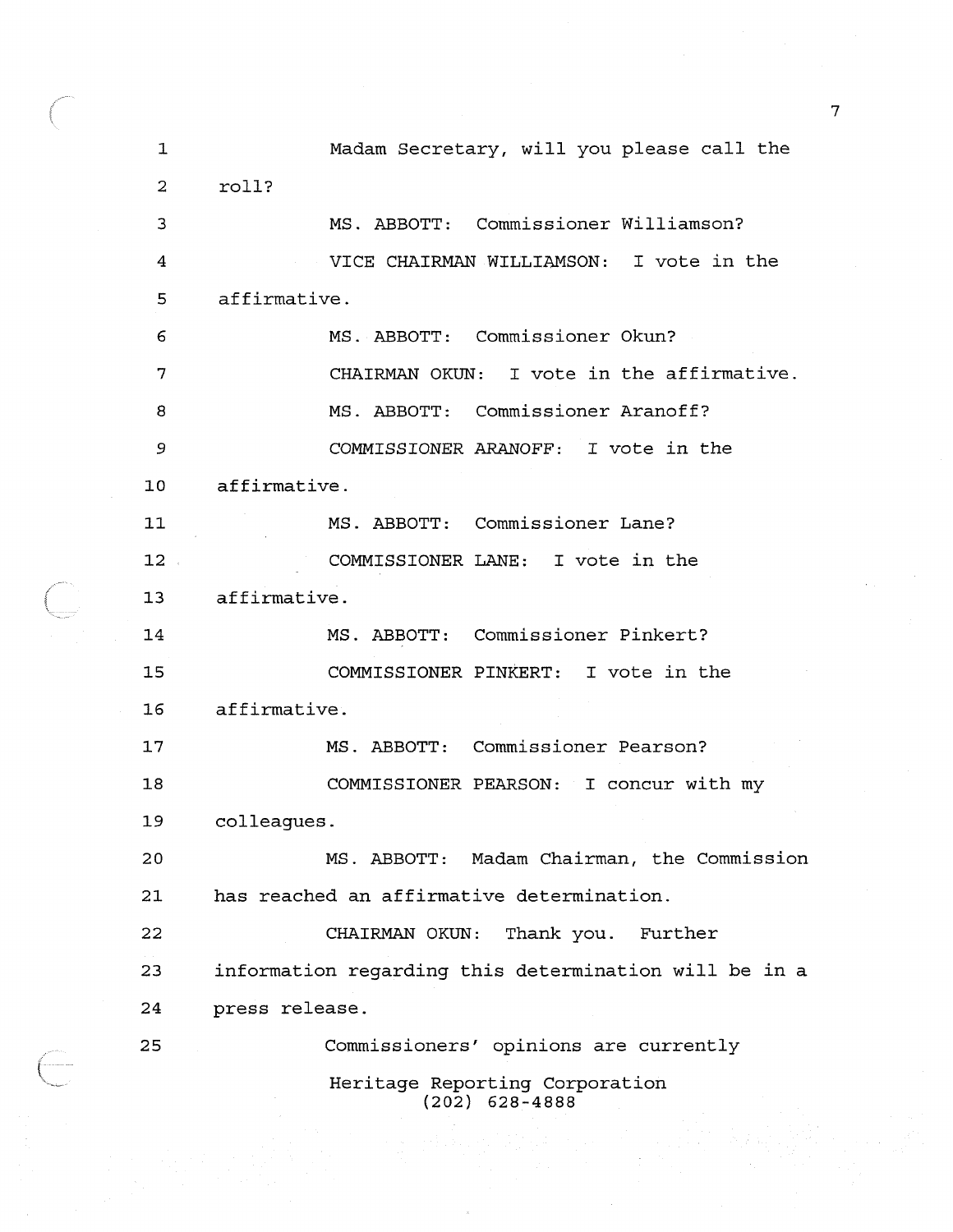| 1  | scheduled to be transmitted to the Department of     |
|----|------------------------------------------------------|
| 2  | Commerce on or before December 16, 2010.             |
| 3  | Thank you again to the staff who                     |
| 4  | participated in the investigation. With no other     |
| 5  | business to come before the Commission, this meeting |
| 6  | is adjourned.                                        |
| 7  | (Whereupon, at 11:05 a.m., the Commission            |
| 8  | meeting in the above-entitled matter was concluded.) |
| 9  | $\frac{1}{2}$                                        |
| 10 | $\frac{1}{2}$                                        |
| 11 | $\frac{1}{2}$                                        |
| 12 | $\frac{1}{2}$                                        |
| 13 | $\frac{1}{2}$                                        |
| 14 | $\frac{1}{2}$                                        |
| 15 | $\frac{1}{2}$                                        |
| 16 | $\frac{1}{2}$                                        |
| 17 | $\frac{1}{2}$                                        |
| 18 | $\frac{1}{2}$                                        |
| 19 | $\frac{1}{2}$                                        |
| 20 | $\frac{1}{2}$                                        |
| 21 | $\frac{1}{2}$                                        |
| 22 | 77                                                   |
| 23 | 77                                                   |
| 24 | //                                                   |
| 25 | $\frac{1}{2}$                                        |

 $\bigoplus$ 

O)<br>V

#### Heritage Reporting Corporation (202) 628-4888